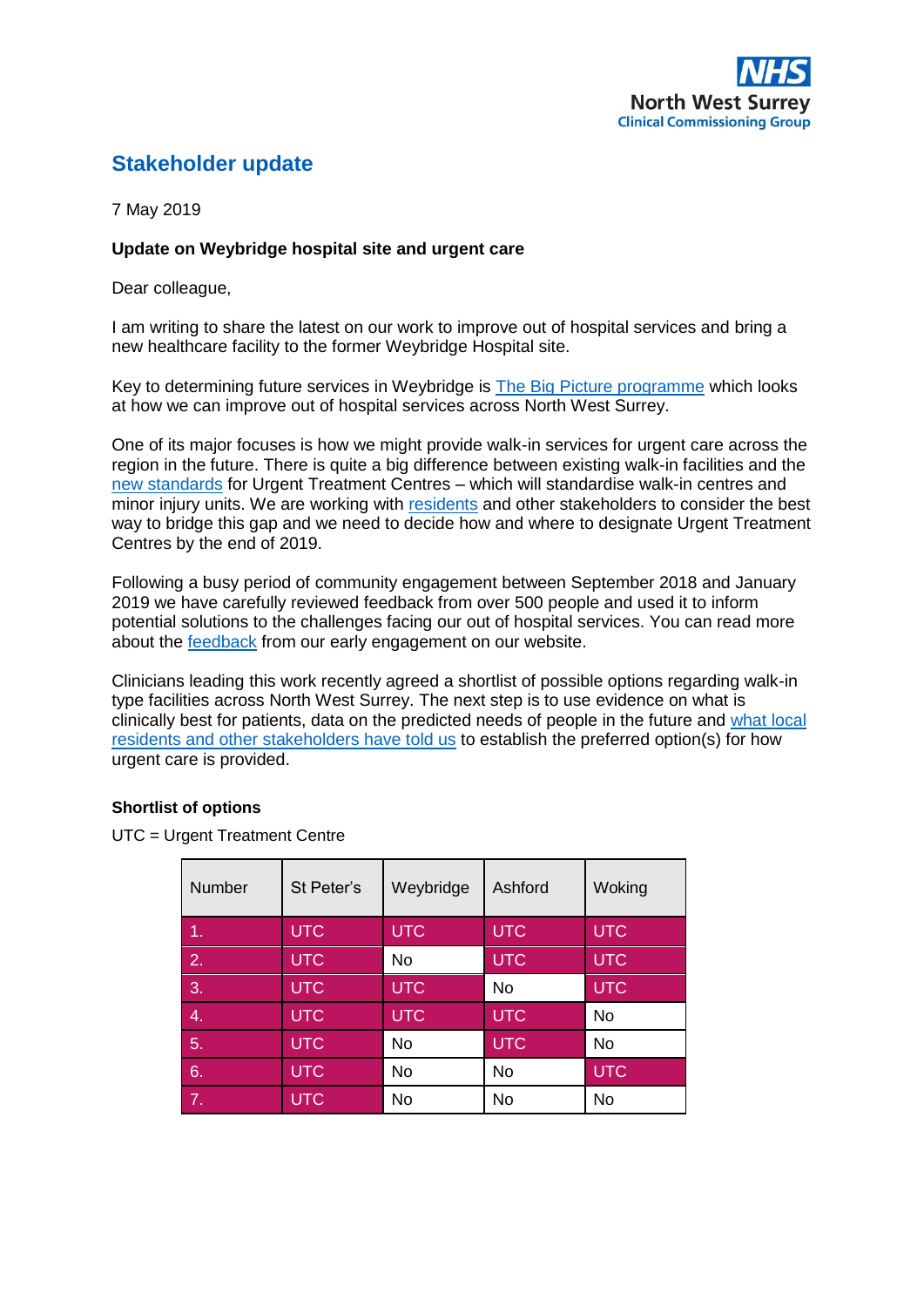

At this stage no decisions have been made. If the preferred option(s) mean substantial change to any services that are currently provided, a full public consultation would take place before any final decisions are made.

### **Plans for Weybridge**

I'm pleased to share that we have been successful in securing £100k of funding that allows us to move forward in our work with Elmbridge Borough Council and wider partners to develop a common master plan for Weybridge.

The funding was secured through the [One Public Estate \(OPE\) programme](http://nww.nwsurreyccg.nhs.uk/index.php?option=com_acymailing&ctrl=url&subid=134&urlid=143&mailid=57) which was launched to make better use of public sector sites, free up space for new homes and create jobs. It encourages health services, local councils and government organisations to work more closely together by sharing sites and creating public sector 'hubs' – where services are delivered in one place.

This will be instrumental in providing the key supporting evidence we need when submitting our business cases to NHS England for capital funding in order to build the new healthcare facility.

The Weybridge rebuild group which includes representatives from the local NHS, Elmbridge Borough Council and NHS Property Services (who are responsible for our buildings and estates) are now focused on defining what is included in the master plan and looking at how space can be best used to meet the health and wellbeing needs of the local community.

A Health Planner – who advises on how to use the space available - has met with all of our healthcare providers, borough council and county council colleagues to produce a first outline of the functional and space requirement for the new Weybridge site. This will be further refined with a range of stakeholders in due course.

### **Redesigned NHS 111 service launched**

From the end of March, [Care UK](http://www.careukhealthcare.com/integrated-urgent-care) began providing the NHS 111 and GP out-of-hours service in Surrey following a service redesign and procurement process involving patients and healthcare professionals. The redesigned service aims to meet most healthcare needs on the first call – including consultation with a doctor, nurse, dentist, pharmacist or mental health specialist if needed.

This does not affect how you get help for urgent medical problems – dial 111 or visit [www.111.nhs.uk](http://www.111.nhs.uk/) – but you will be able to get more from the service. You can expect it to be:

- **Quicker** fewer questions to answer and people won't be passed from person to person having to repeat themselves each time.
- **More direct** as well as offering diagnosis, health advice or next steps, direct appointments can also be booked with many local services.
- **More knowledgeable –** a wider range of healthcare professionals will be on hand including doctors, nurses, paramedics and specialists in mental health and dental issues.
- **More helpful** as well as diagnosing and giving treatment options, health and lifestyle advice on a wide range of topics is also available.